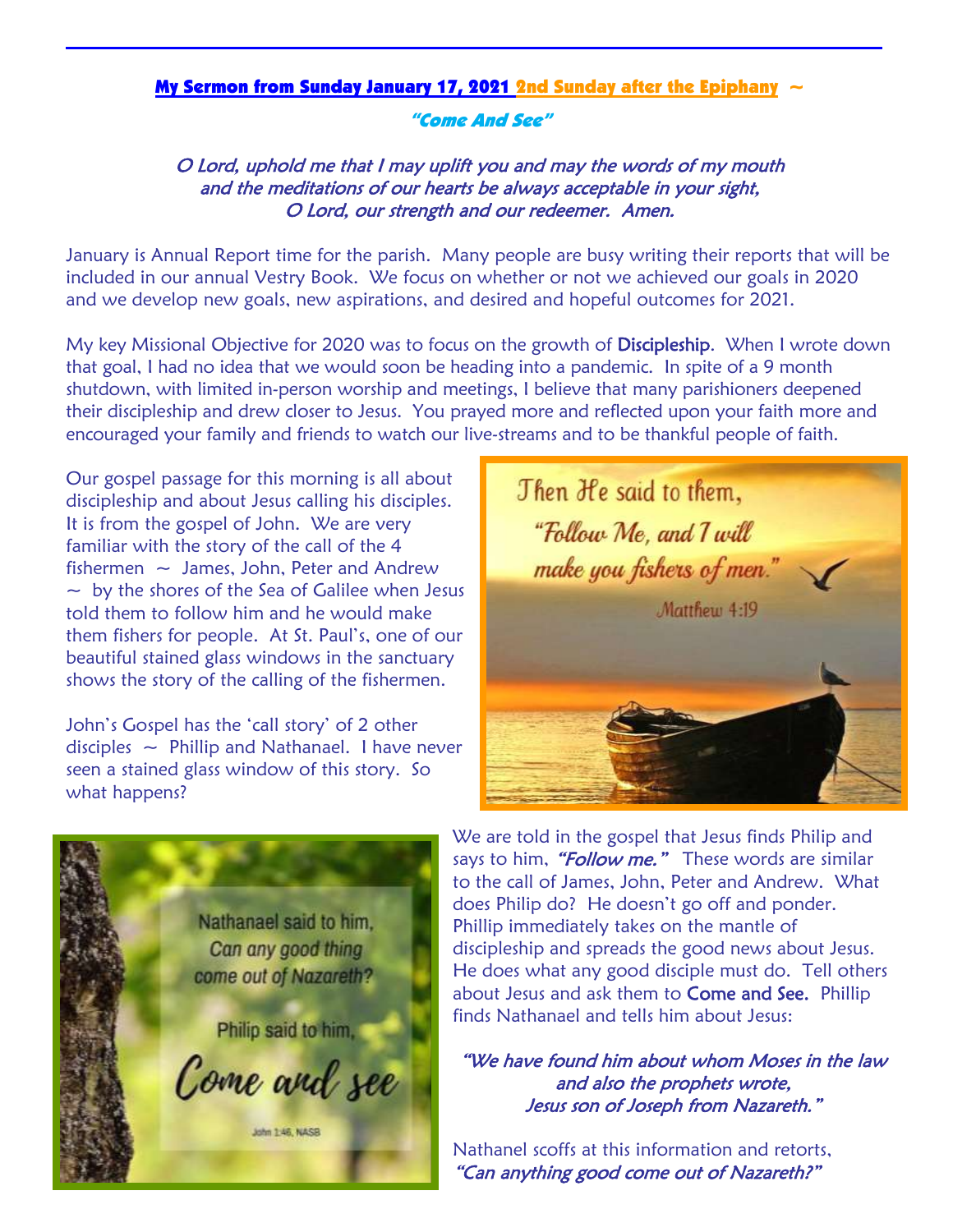Phillip does not give up at this point. Instead, he encourages Nathanael to experience Jesus for himself. He tells Nathanael to "Come and See."

Jesus takes one look at Nathanael walking towards him and knows that Nathanael is a good person, that he is disciple material. They begin a conversation. Nathanael asks Jesus how Jesus can possibly know that he is a good person; "without deceit" is what the Bible says. Jesus says that he actually knows a lot about Nathanael, that he even knew that Nathanael was outside sitting under a fig tree when Phillip called him.

Nathanael is amazed by this information. It ties in with our psalm for this morning. In Psalm 139, we read that "the Lord has searched me and known me . . . Even before a word is on my tongue, O Lord, you know it completely."

What is Nathanael's response? He lets go of his judgements about a 'person from Nazareth' and he makes a confession of faith: "You are the Son of God. You are the King of Israel."

Jesus replies that Nathanael will see even greater things! "You will see heaven opened and the angels of God ascending and descending upon the Son of Man." John 1:51

Discipleship means that we all take on the mantle of responsibility to share the good news of our salvation. We all must invite others to **Come and See.** Encourage your family and friends to watch our live-streams, to subscribe to our parish e-news, to explore the Christian faith. I give every newlymarried couple a Bible that I read from during their wedding service.

If someone passes immediate judgement on Christians, "Church is sooo boring" or "I don't like people telling me what to do" or "They're all hypocrites"... Invite them to Come and See.

I celebrate your call from God. I celebrate the hunger that God has planted in your heart to turn to God, and to listen to the voice of God. The little boy Samuel who would grow up to become a prophet of Israel heard God's call in the middle of the night. I heard God's call in my living room.

May we be like Phillip and call another person, even if the person is skeptical. May we be like Phillip and invite. May we be like Nathanael and have an open conversation about our doubts.

Here is what Billy Graham said about discipleship: "To be a disciple is to be committed to Jesus Christ as Saviour and Lord and committed to following Him every day. To be a disciple is also to be disciplined in our bodies, minds, and souls."

One of my favourite Christians authors, Eugene Peterson, said this about discipleship:  $\mathscr{L}$  is a way of life we were created for." And Dietrich Bonhoeffer was very clear: "Christianity without discipleship is always Christianity without Christ."

The invitation to **Come and See** is not just for clergy. It is for every one of us. We know the light of God, the love of God,